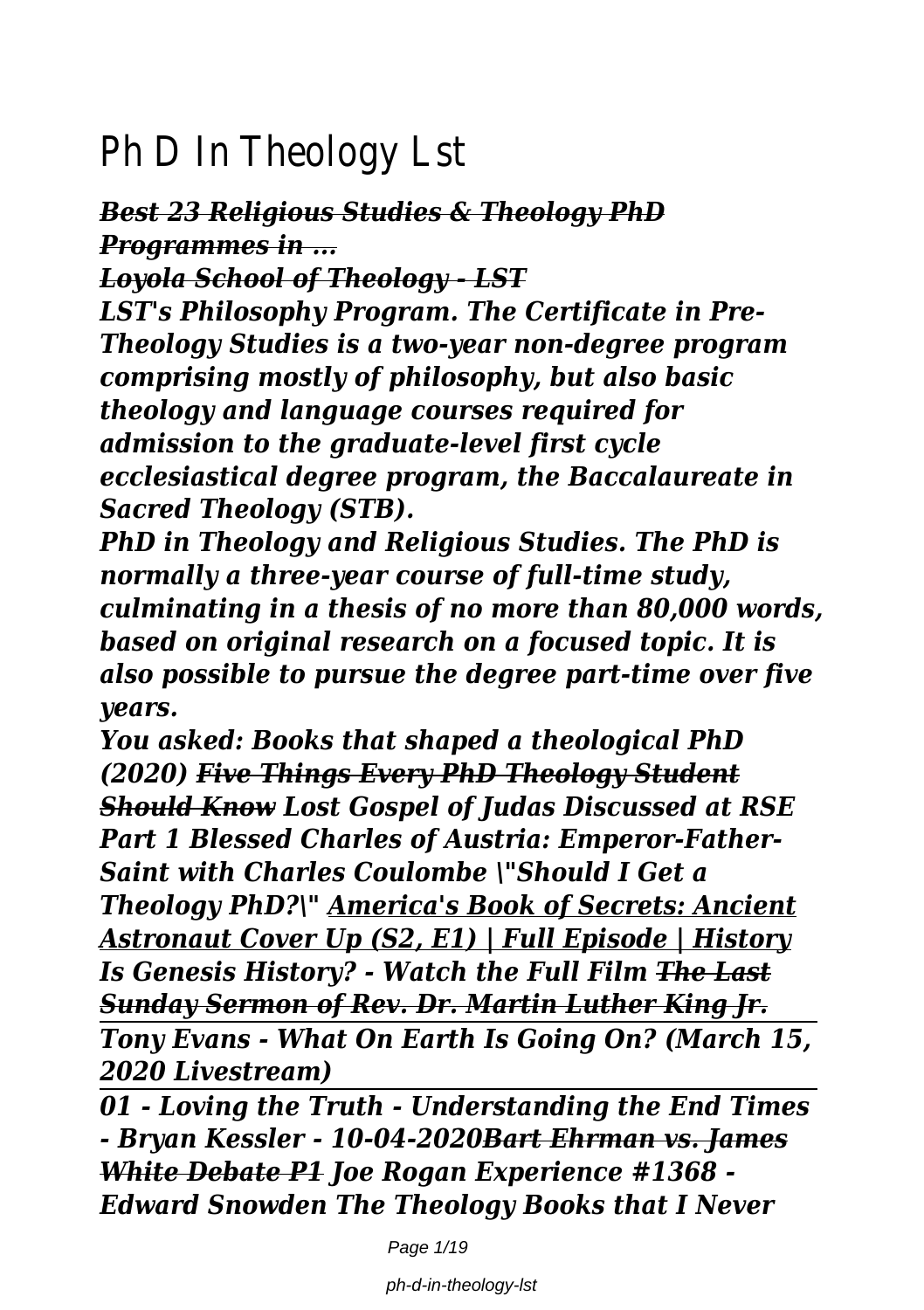*Pack Lost Gospel of Judas Discussed at RSE Part 2 Viganò on AntiChrist, Magic Circle, and Katechon Do This Simple Act NOW To Hear Holy Spirit Speak Dangers of Liberal Theology - Dr. Curt D. Daniel / Christian Lecture DISGUSTING Things From My Theology Degree Tony Evans' Moving Memorial Tribute Sermon Reflecting on the Life of His Wife, Lois Irene Evans How To Build Your Vision From The Ground Up | Q\u0026A With Bishop T.D. Jakes Ph D In Theology Lst*

*Undertaking doctoral research at London School of Theology provides you with the opportunity to be involved in research at the cutting edge of theological disciplines. Students are required to attend London School of Theology for two weeks a year for supervision and an opportunity to come and learn with the wider School community.*

#### *PhD - Doctor of Philosophy - LST*

*Criticism and theology of Mark, Luke-Acts, John, the Pauline letters, Hebrews and Revelation; Pauline theology; NT theology, especially God, Christology, pneumatology, ecclesiology, missiology; aspects of New Testament hermeneutics (e.g. the contribution of linguistics, use of the OT in the NT); historical Jesus studies; social-historical, sociological, narrativecriticial and theological ...*

#### *Areas of Research - LST*

*LST changed my life as a young theology student in the 1980s. It ignited a passion in me for the Kingdom of God and the mission of the Church. I encountered rigorous academic study of theology and powerful experiences of the Holy Spirit in worship and prayer.* Page 2/19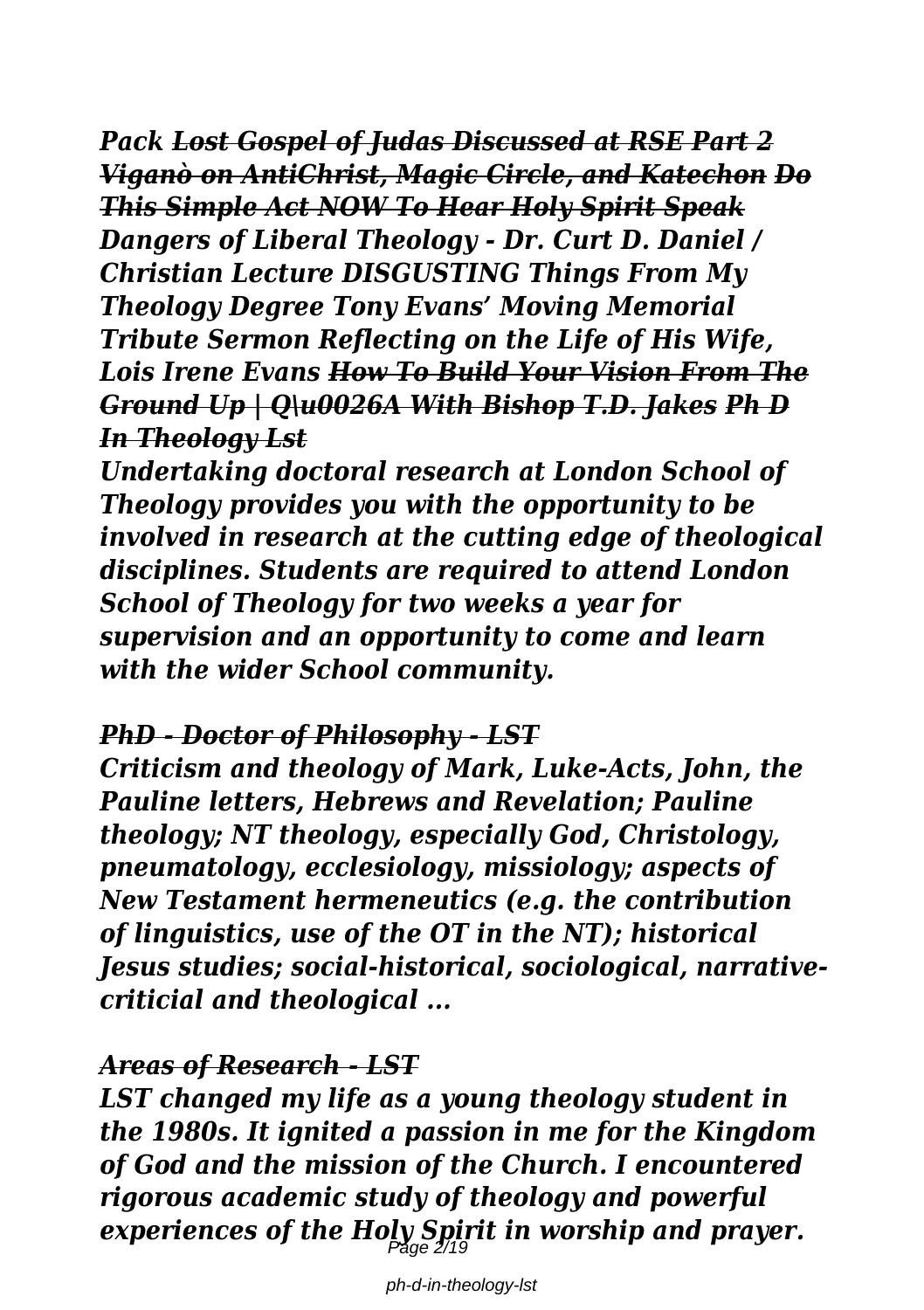### *LST*

*London School of Theology PhD Programmes Here at London School of Theology we believe research should be accessible, relevant and engaging. Undertaking doctoral research at London School of Theology provides you with the opportunity to be involved in research at the cutting edge of theological disciplines.*

*theology PhD Projects, Programs & Scholarships Ph D In Theology Lst The Theology and Ministry Program of the School of Humanities (LST) will offer intensive Saturday classes for our current MA in Theological Studies program with fields of specialization in Systematic Theology and Biblical Theology effective in the First Semester of Academic Year 2019-2020 (August to December Term).*

#### *Ph D In Theology Lst - maxwyatt.email*

*If you're interested in studying a Religious Studies & Theology degree in United Kingdom you can view all 23 PhDs. You can also read more about Religious Studies & Theology degrees in general, or about studying in United Kingdom. Many universities and colleges in United Kingdom offer English-taught PhD's degrees.*

### *Best 23 Religious Studies & Theology PhD Programmes in ...*

*PhD in Theology and Religious Studies. The PhD is normally a three-year course of full-time study, culminating in a thesis of no more than 80,000 words, based on original research on a focused topic. It is* Page 3/19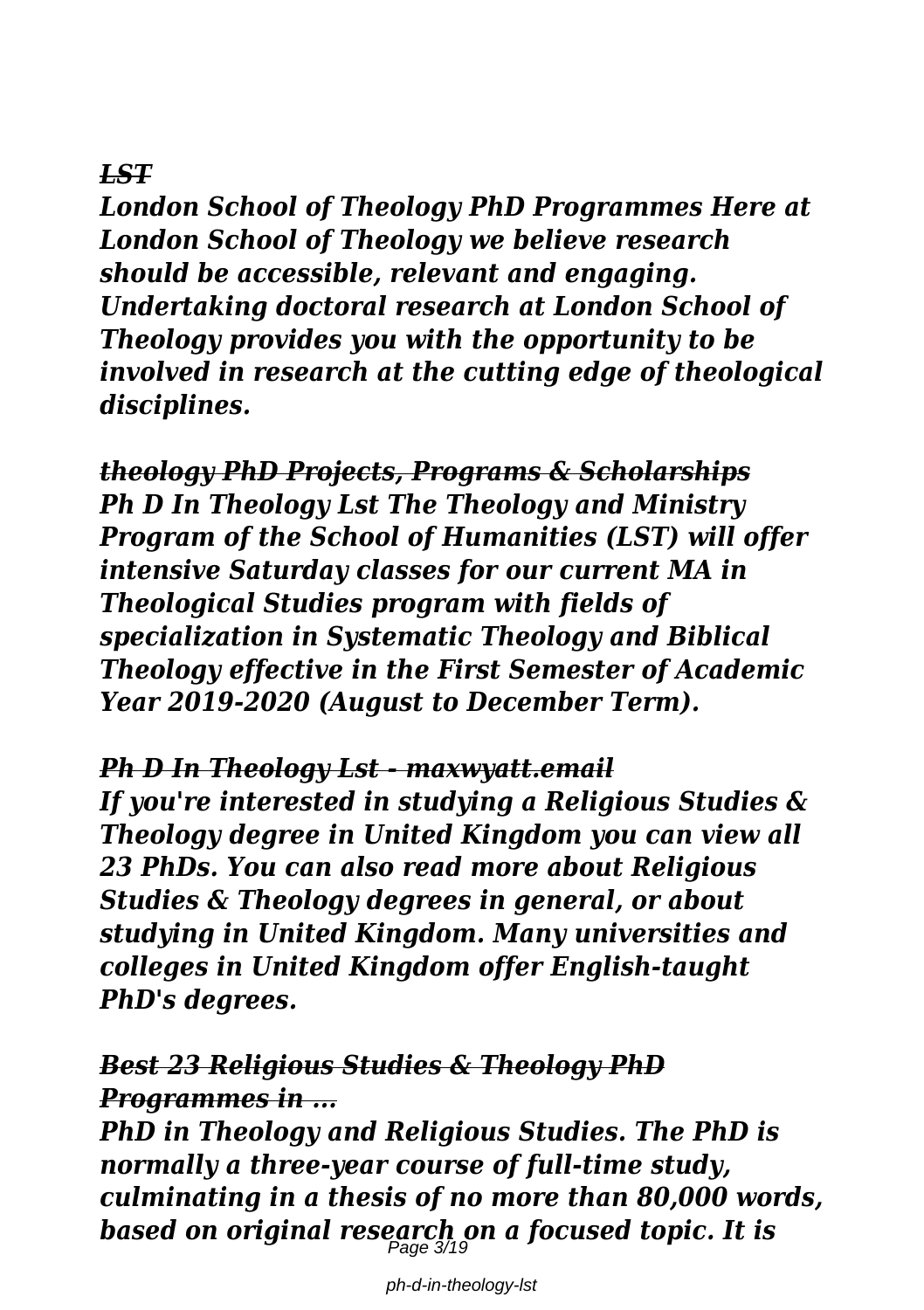*also possible to pursue the degree part-time over five years.*

*PhD in the Faculty of Divinity — Faculty of Divinity For the Theology & Counselling programme, the theology component of the programme can be studied online or in a combination of online and on campus modules. For the Theology, Music & Worship and Theology & Worship programmes, students can either study the theology component of the programme fully on campus, or fully online.*

#### *Study Options*

*LST's Philosophy Program. The Certificate in Pre-Theology Studies is a two-year non-degree program comprising mostly of philosophy, but also basic theology and language courses required for admission to the graduate-level first cycle ecclesiastical degree program, the Baccalaureate in Sacred Theology (STB).*

#### *Loyola School of Theology - LST*

*The PhD in Theology (PhD-Th) program has the following purposes: [a] To help students acquire a high professional and scientific competence in one of the following areas of theology: Biblical Theology, Dogmatic Theology, Moral Theology, Religious Education. [b] To help them manifest in a scholarly dissertation the capacity for disciplined research, for clear communication, and for both critical and creative theological reflection regarding situations and problems facing the Christian ...*

*Doctor of Philosophy in Theology (PhD): Biblical,* Page 4/19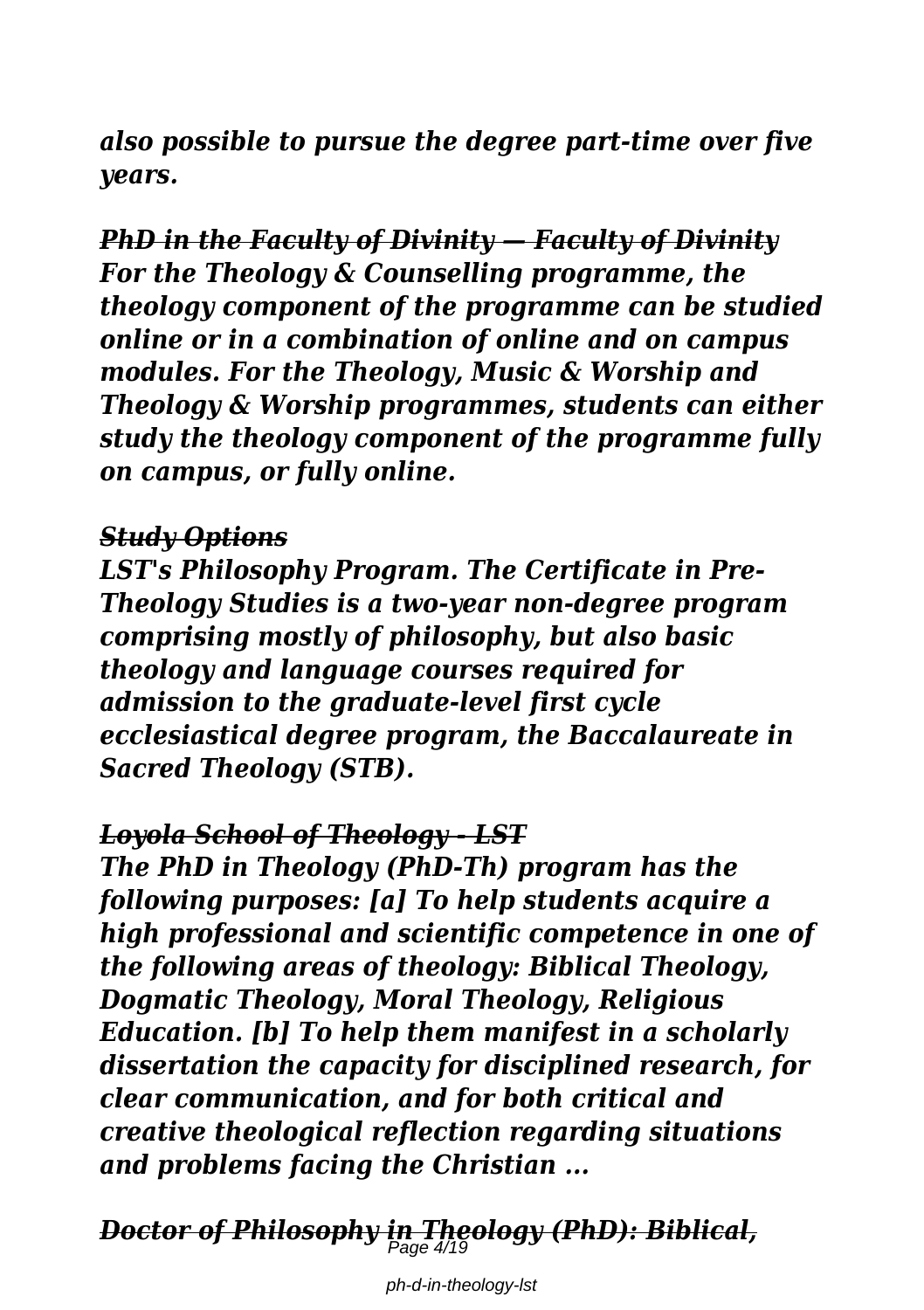#### *Moral ...*

*For instance, recent PhD students have had supervision jointly between lecturers in Biblical studies and Roman social history, theology and music, and South Asian Studies and sociology. Within Religions and Theology, our doctoral students also participate in a thriving disciplinary research culture.*

### *PhD Religions and Theology (2021 entry) | The University ...*

*For instance, recent PhD students have had supervision jointly between lecturers in Biblical studies and Roman social history, theology and music, and South Asian Studies and sociology. Within Religions and Theology, our doctoral students also participate in a thriving disciplinary research culture.*

### *PhD Religions and Theology - programme details (2021 entry ...*

*William earned his degree in medicine from Edinburgh University, an MA from London School of Theology and a PhD in theology from Edinburgh. His PhD researched an aspect of the Word-faith movement. He has written five books and several articles for academic journals.*

### *William Atkinson - LST*

*Ph D In Theology Lst The Theology and Ministry Program of the School of Humanities (LST) will offer intensive Saturday classes for our current MA in Theological Studies program with fields of specialization in Systematic Theology and Biblical Theology effective in the First Semester of Academic Year 2019-2020 (August to December Term).* Page 5/19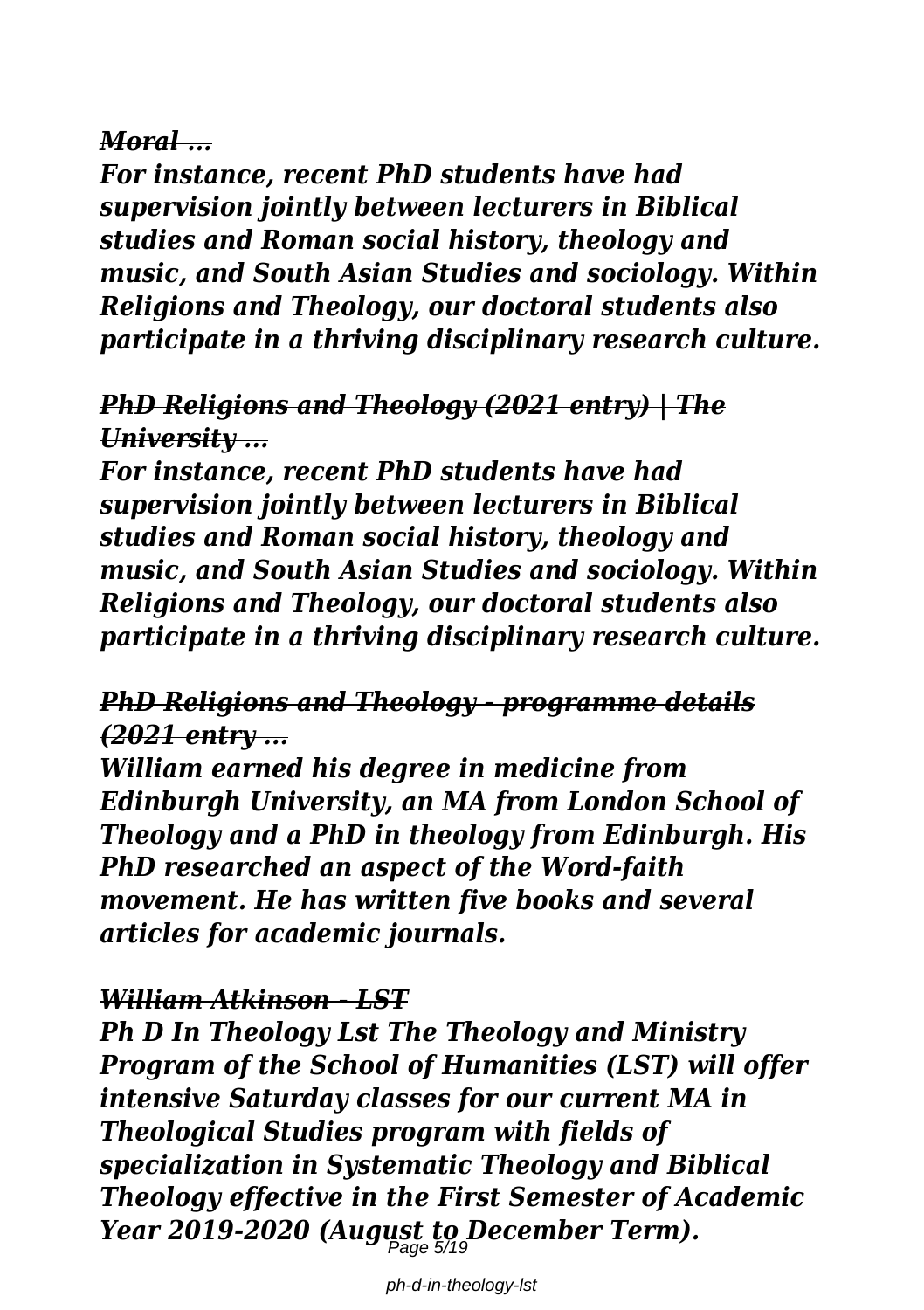#### *Ph D In Theology Lst - ariabnb.com*

*Ph.D. in Theology focus on the Old Testament, University of Bristol, United Kingdom Background Rev. Dr. Federico Villanueva is presently the Publications Secretary of the Asia Theological Association (ATA) and the General Editor of the Asia Bible Commentary series (ABC), a multi-volume commentary of each book of the Bible in the Asian context.*

### *FEDERICO G. VILLANUEVA, JR., Ph.D. – Loyola School of Theology*

*Baccalaureate in Sacred Theology, Loyola School of Theology, Manila (1996-2000) Master of Arts (2015); PhD (2017), Graduate School, Islamic State University Syarif Hidayatullah Jakarta, Indonesia. Background. Greg Soetomo SJ is from Indonesia, born in Purwokerto, Central Java, He joined the Society of Jesus in 1989.*

### *GREG SOETOMO S.J., Ph.D. – Loyola School of Theology*

*Loyola School of Theology is one of the seven (7) English-speaking faculties of theology in the world administered by the Society of Jesus and is the only one in the Jesuit Conference of Asia Pacific. ... Fr. Heru Prakosa, S.J., Ph.D. Courses. TMP 225.03/TMP 325.03. John Bandiola 2020-08-05T22:56:25+08:00. ... you to secure donation portals ...*

*Fr. Heru Prakosa, S.J., Ph.D. – Loyola School of Theology LST Download Free Ph D In Theology Lst Ph D In* Page 6/19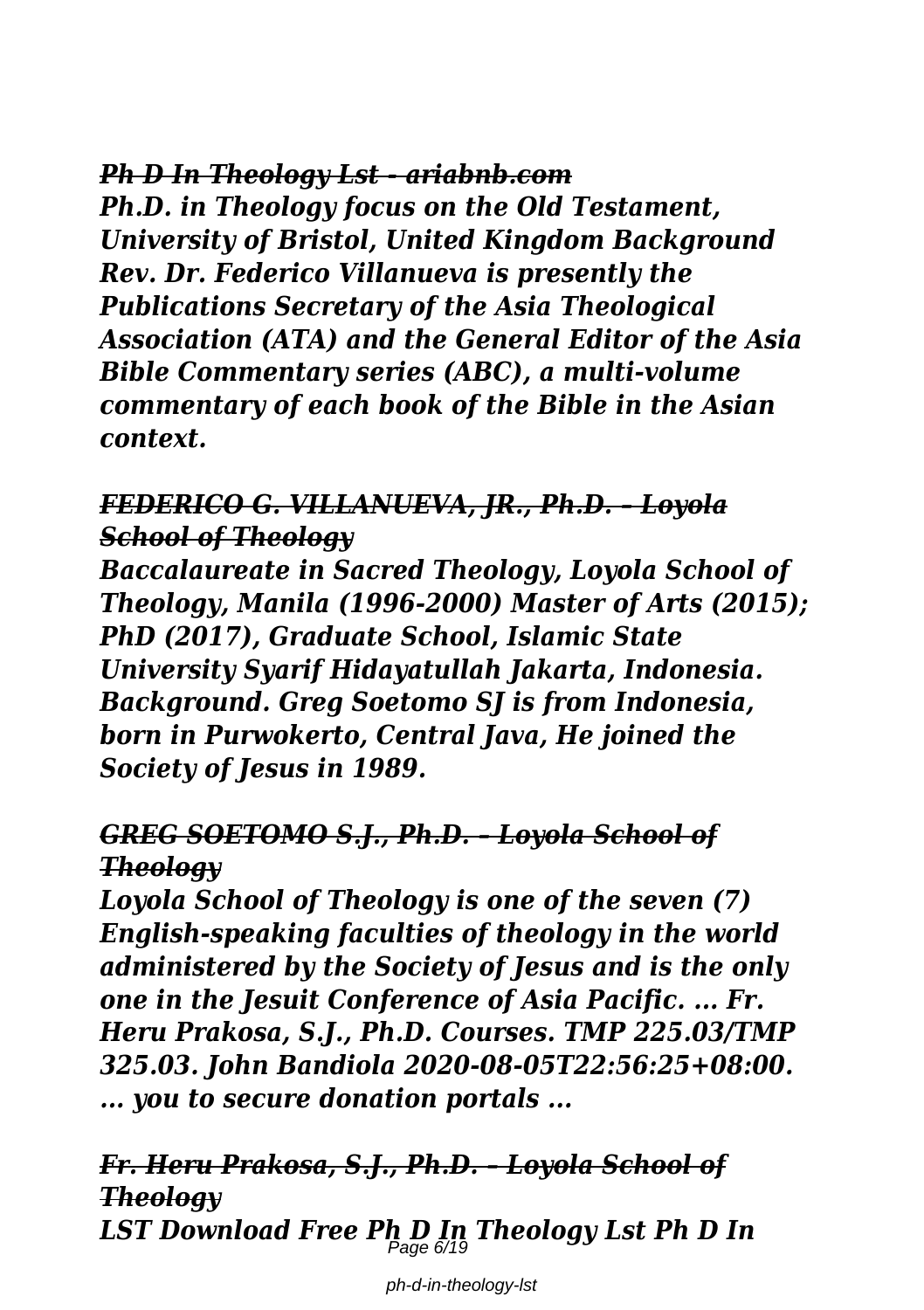*Theology Lst The PhD in Theology (PhD-Th) program has the following purposes: [a] To help students acquire a high professional and scientific competence in one of the following areas of theology: Biblical Theology, Dogmatic Theology, Moral Theology, Religious Education. [b] To*

Fr. Heru Prakosa, S.J., Ph.D. – Loyola School of **Theology** 

*You asked: Books that shaped a theological PhD (2020)* Five Things Every PhD Theology Student Should Know **Lost Gospel of Judas Discussed at RSE Part 1 Blessed Charles of Austria: Emperor-Father-Saint with Charles Coulombe \"Should I Get a Theology PhD?\"** America's Book of Secrets: Ancient Astronaut Cover Up (S2, E1) | Full Episode | History **Is Genesis History? - Watch the Full Film** The Last Sunday Sermon of Rev. Dr. Martin Luther King Jr.

Tony Evans - What On Earth Is Going On? (March 15, 2020 Livestream)

01 - Loving the Truth - Understanding the End Times - Bryan Kessler - 10-04-2020Bart Ehrman vs. James White Debate P1 Joe Rogan Experience #1368 - Edward Snowden **The Theology Books that I Never Pack** Lost Gospel of Judas Discussed at RSE Part 2 Viganò on AntiChrist, Magic Circle, and Katechon Do This Simple Act NOW To Hear Holy Spirit Speak *Dangers of Liberal Theology -*

Page 7/19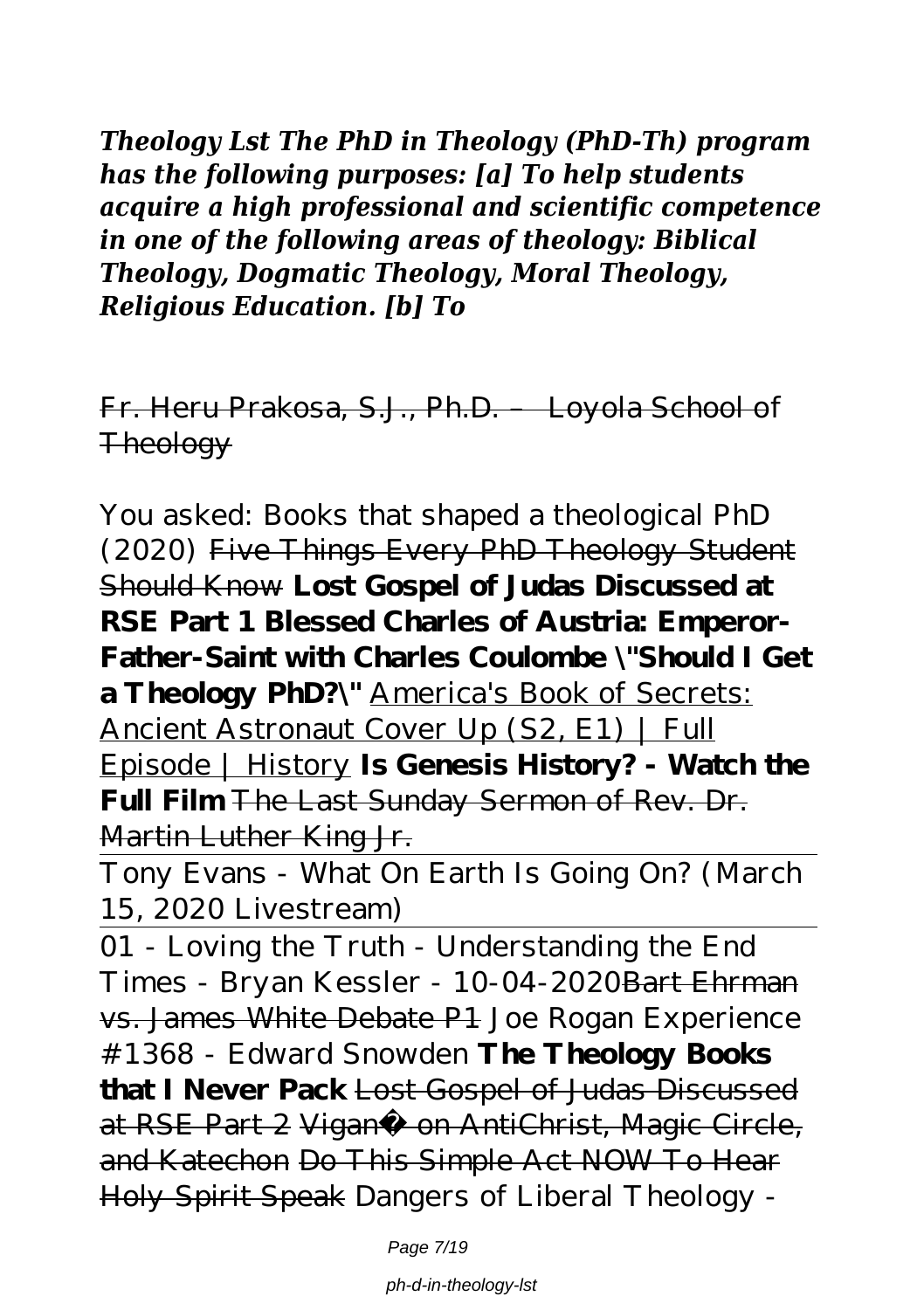*Dr. Curt D. Daniel / Christian Lecture DISGUSTING Things From My Theology Degree Tony Evans' Moving Memorial Tribute Sermon Reflecting on the Life of His Wife, Lois Irene Evans* How To Build Your Vision From The Ground Up | Q\u0026A With Bishop T.D. Jakes Ph D In Theology Lst LST Download Free Ph D In Theology Lst Ph D In Theology Lst The PhD in Theology (PhD-Th) program has the following purposes: [a] To help students acquire a high professional and scientific competence in one of the following areas of theology: Biblical Theology, Dogmatic Theology, Moral Theology, Religious Education. [b] To The PhD in Theology (PhD-Th) program has the following purposes: [a] To help students acquire a high professional and scientific competence in one of the following areas of theology: Biblical Theology, Dogmatic Theology, Moral Theology, Religious Education. [b] To help them manifest in a scholarly dissertation the capacity for disciplined research, for clear communication, and for both critical and creative theological reflection regarding situations and problems facing the Christian ...

#### **William Atkinson - LST**

**Ph D In Theology Lst The Theology and Ministry Program of the School of Humanities (LST) will offer intensive Saturday classes for our current MA in Theological Studies program with fields of specialization in Systematic Theology and**

Page 8/19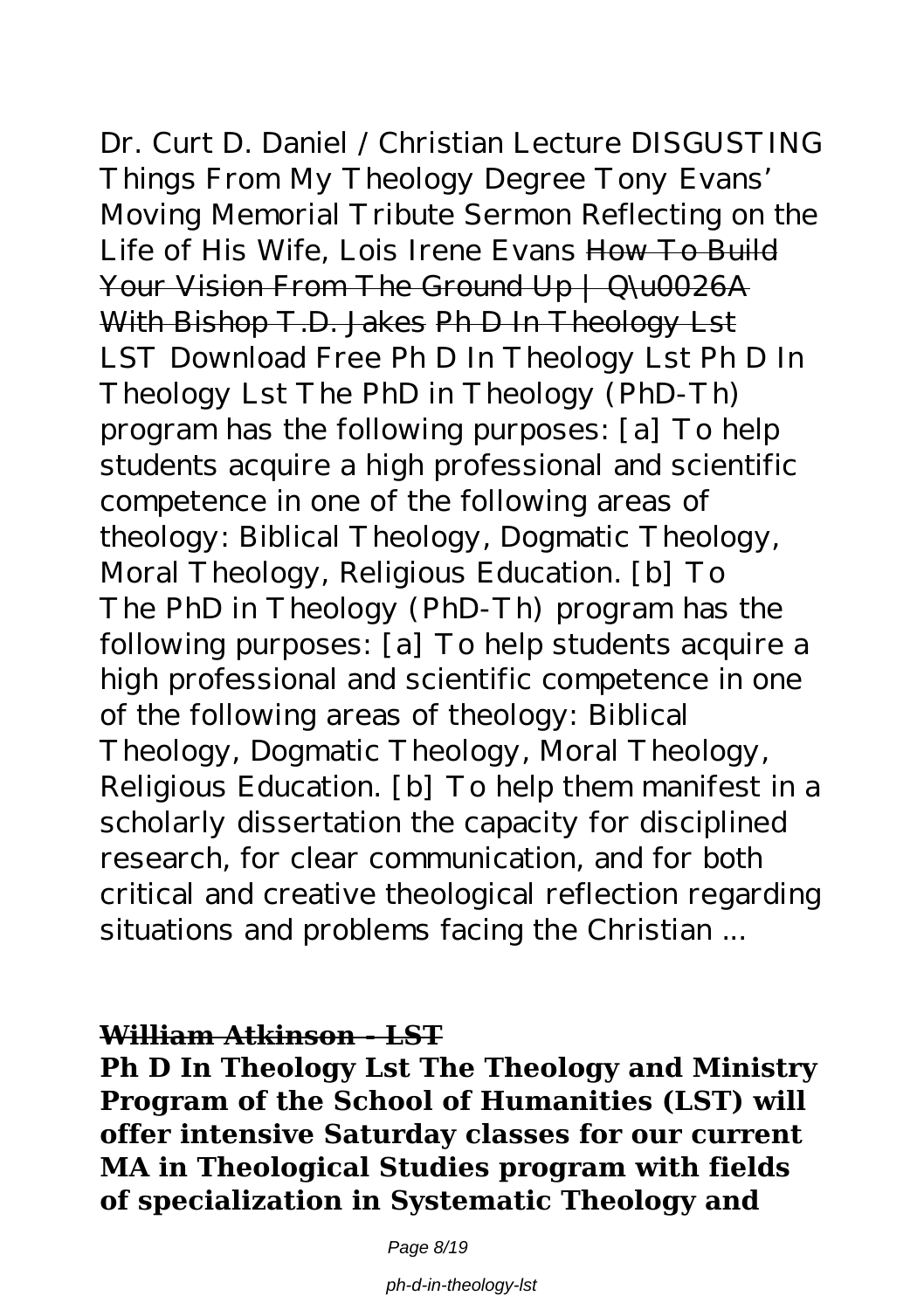**Biblical Theology effective in the First Semester of Academic Year 2019-2020 (August to December Term). Ph D In Theology Lst - maxwyatt.email theology PhD Projects, Programs & Scholarships**

*Undertaking doctoral research at London School of Theology provides you with the opportunity to be involved in research at the cutting edge of theological disciplines. Students are required to attend London School of Theology for two weeks a year for supervision and an opportunity to come and learn with the wider School community.*

*You asked: Books that shaped a theological PhD (2020) Five Things Every PhD Theology Student Should Know Lost Gospel of Judas Discussed at RSE Part 1 Blessed Charles of Austria: Emperor-Father-Saint with Charles Coulombe \"Should I Get a Theology PhD?\" America's Book of Secrets: Ancient Astronaut Cover Up (S2, E1) | Full Episode | History Is Genesis History? - Watch the Full Film The Last Sunday Sermon of Rev. Dr. Martin Luther King Jr. Tony Evans - What On Earth Is Going On? (March 15, 2020 Livestream)*

*01 - Loving the Truth - Understanding the End Times - Bryan Kessler - 10-04-2020Bart Ehrman vs. James White Debate P1 Joe Rogan Experience #1368 - Edward Snowden The Theology Books that* Page 9/19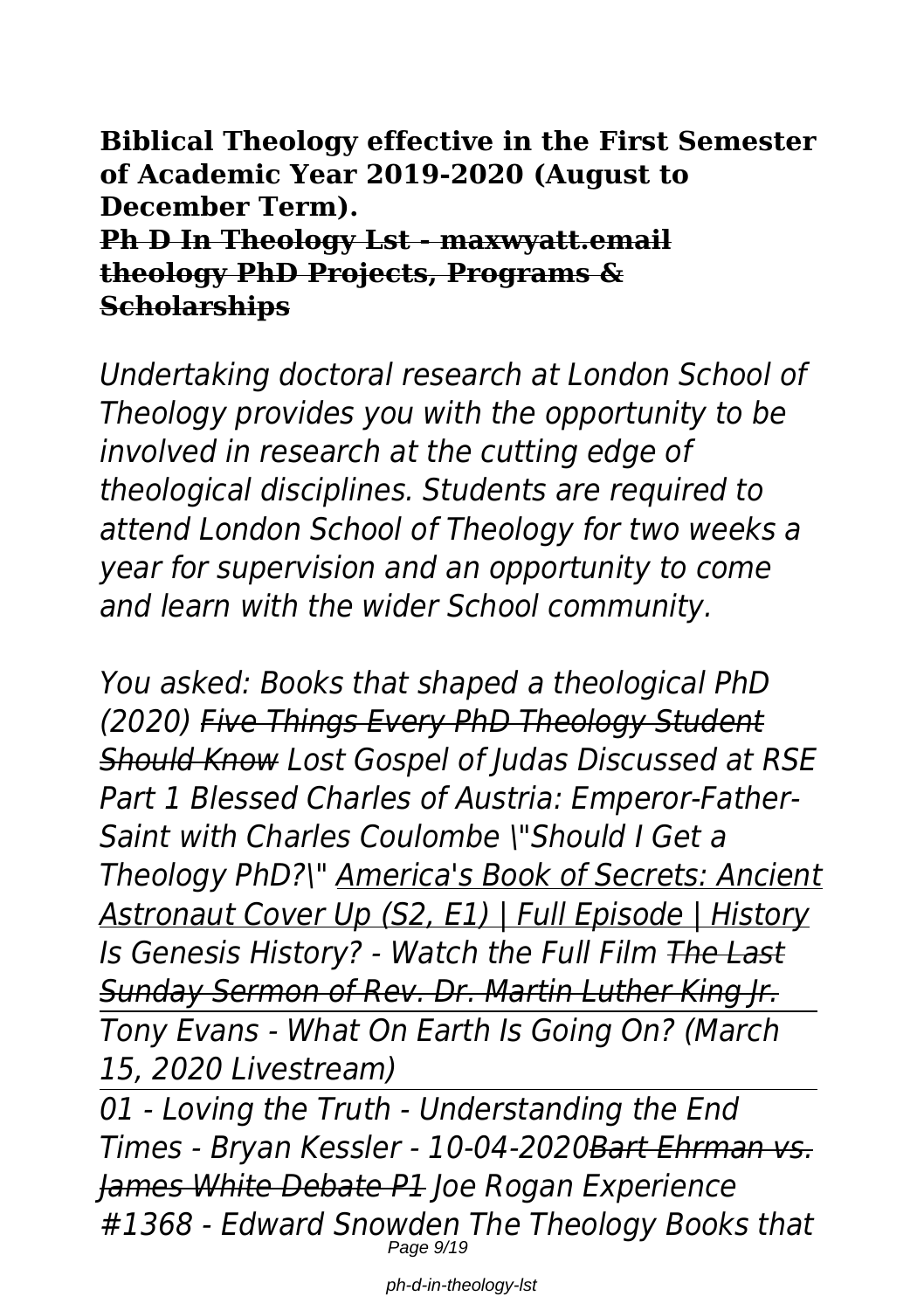*I Never Pack Lost Gospel of Judas Discussed at RSE Part 2 Viganò on AntiChrist, Magic Circle, and Katechon Do This Simple Act NOW To Hear Holy Spirit Speak Dangers of Liberal Theology - Dr. Curt D. Daniel / Christian Lecture DISGUSTING Things From My Theology Degree Tony Evans' Moving Memorial Tribute Sermon Reflecting on the Life of His Wife, Lois Irene Evans How To Build Your Vision From The Ground Up | Q\u0026A With Bishop T.D. Jakes Ph D In Theology Lst*

*Undertaking doctoral research at London School of Theology provides you with the opportunity to be involved in research at the cutting edge of theological disciplines. Students are required to attend London School of Theology for two weeks a year for supervision and an opportunity to come and learn with the wider School community.*

# *PhD - Doctor of Philosophy - LST*

*Criticism and theology of Mark, Luke-Acts, John, the Pauline letters, Hebrews and Revelation; Pauline theology; NT theology, especially God, Christology, pneumatology, ecclesiology, missiology; aspects of New Testament hermeneutics (e.g. the contribution of linguistics, use of the OT in the NT); historical Jesus studies; social-historical, sociological, narrative-criticial and theological ...*

*Areas of Research - LST*

Page 10/19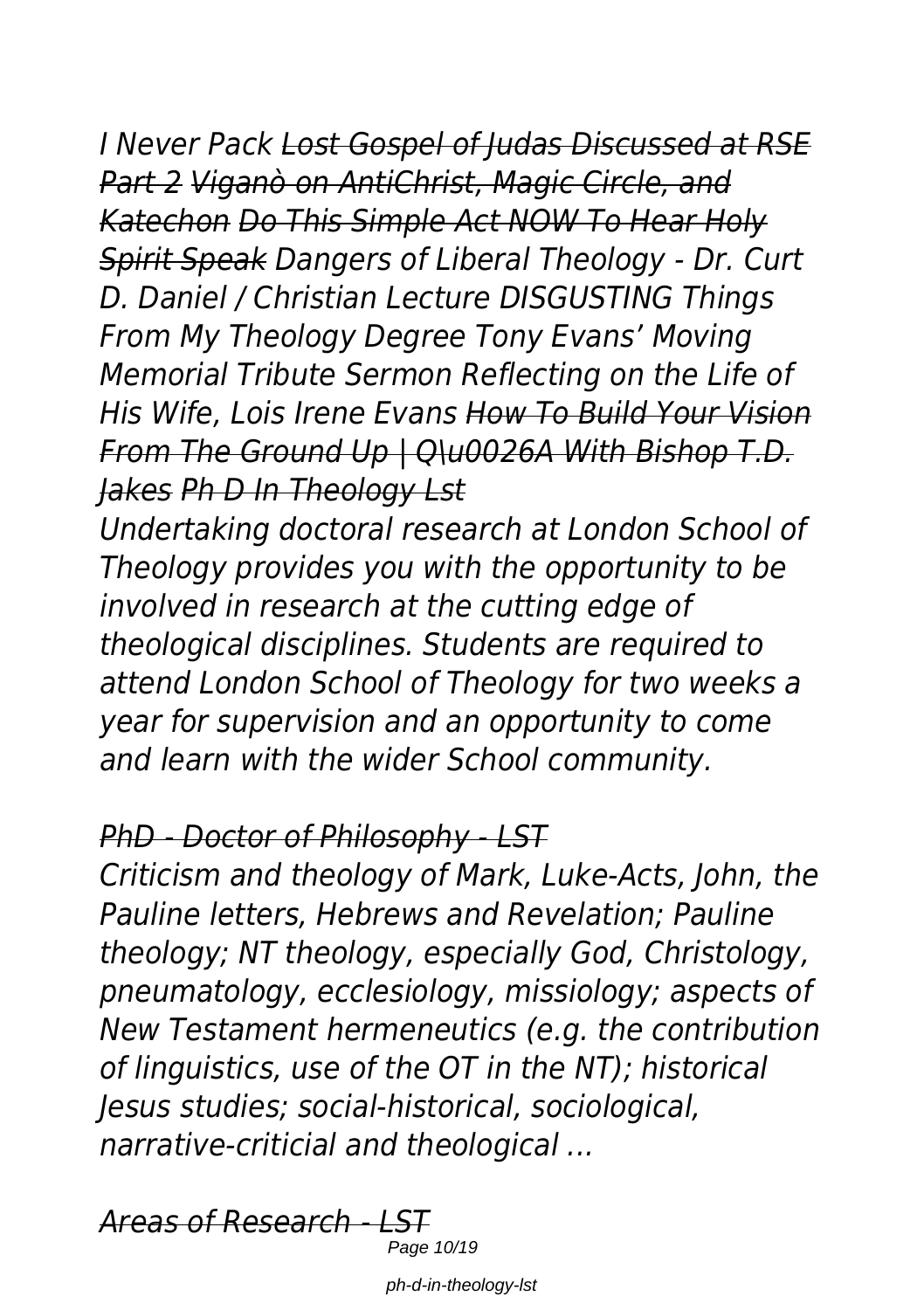*LST changed my life as a young theology student in the 1980s. It ignited a passion in me for the Kingdom of God and the mission of the Church. I encountered rigorous academic study of theology and powerful experiences of the Holy Spirit in worship and prayer.*

# *LST*

*London School of Theology PhD Programmes Here at London School of Theology we believe research should be accessible, relevant and engaging. Undertaking doctoral research at London School of Theology provides you with the opportunity to be involved in research at the cutting edge of theological disciplines.*

*theology PhD Projects, Programs & Scholarships Ph D In Theology Lst The Theology and Ministry Program of the School of Humanities (LST) will offer intensive Saturday classes for our current MA in Theological Studies program with fields of specialization in Systematic Theology and Biblical Theology effective in the First Semester of Academic Year 2019-2020 (August to December Term).*

*Ph D In Theology Lst - maxwyatt.email If you're interested in studying a Religious Studies & Theology degree in United Kingdom you can view* Page 11/19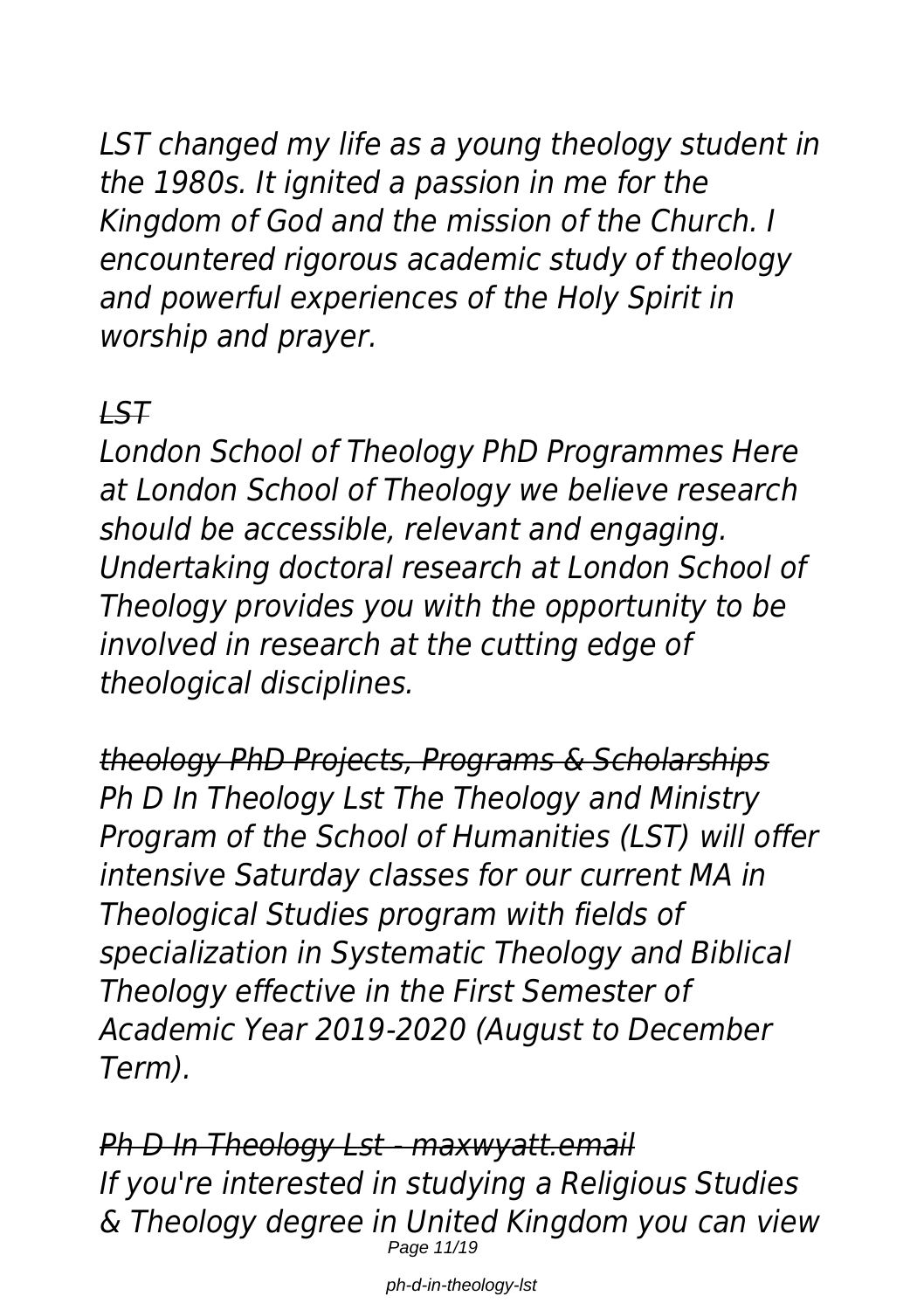*all 23 PhDs. You can also read more about Religious Studies & Theology degrees in general, or about studying in United Kingdom. Many universities and colleges in United Kingdom offer English-taught PhD's degrees.*

# *Best 23 Religious Studies & Theology PhD Programmes in ...*

*PhD in Theology and Religious Studies. The PhD is normally a three-year course of full-time study, culminating in a thesis of no more than 80,000 words, based on original research on a focused topic. It is also possible to pursue the degree parttime over five years.*

*PhD in the Faculty of Divinity — Faculty of Divinity For the Theology & Counselling programme, the theology component of the programme can be studied online or in a combination of online and on campus modules. For the Theology, Music & Worship and Theology & Worship programmes, students can either study the theology component of the programme fully on campus, or fully online.*

# *Study Options*

*LST's Philosophy Program. The Certificate in Pre-Theology Studies is a two-year non-degree program comprising mostly of philosophy, but also basic theology and language courses required for* Page 12/19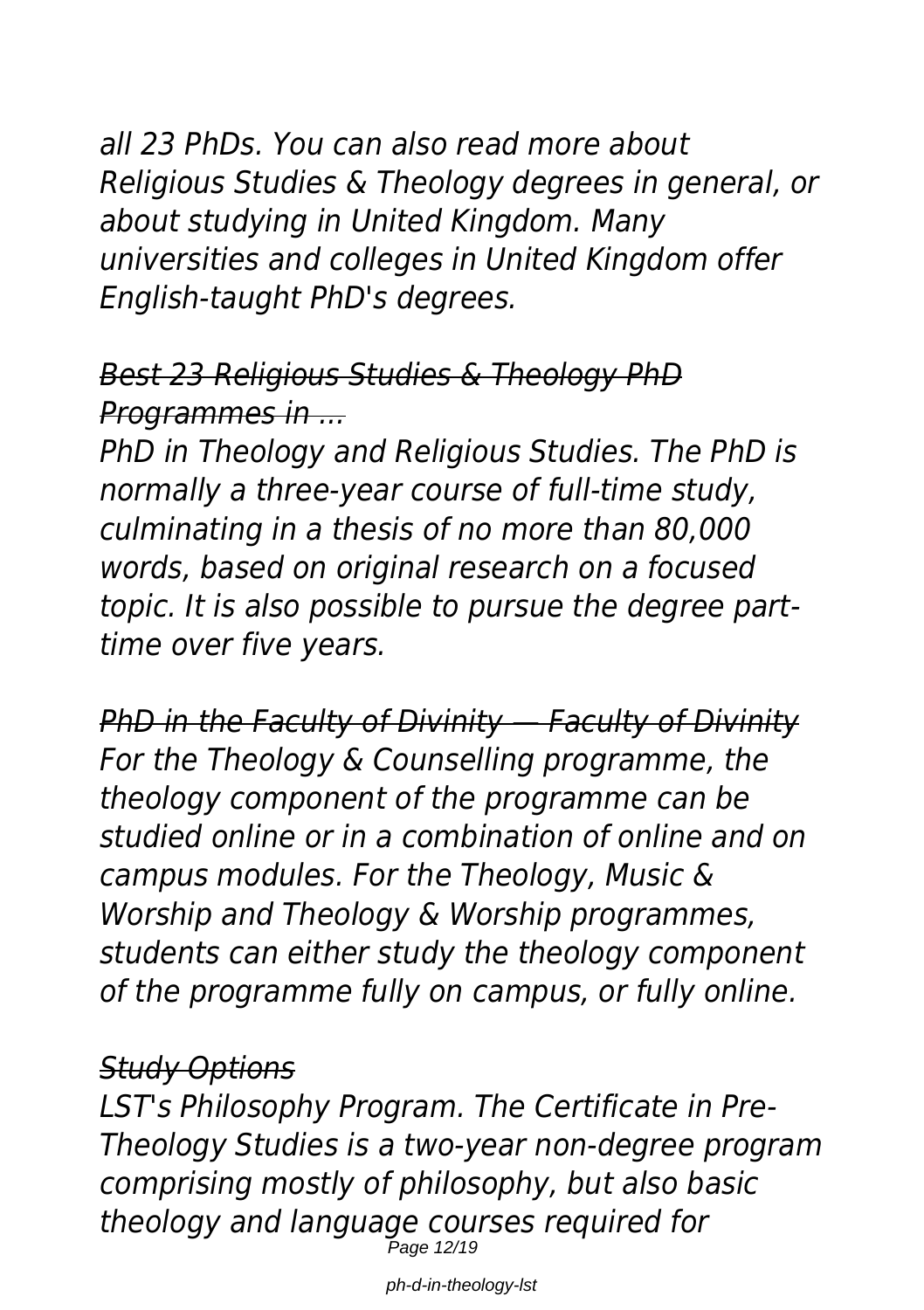*admission to the graduate-level first cycle ecclesiastical degree program, the Baccalaureate in Sacred Theology (STB).*

# *Loyola School of Theology - LST*

*The PhD in Theology (PhD-Th) program has the following purposes: [a] To help students acquire a high professional and scientific competence in one of the following areas of theology: Biblical Theology, Dogmatic Theology, Moral Theology, Religious Education. [b] To help them manifest in a scholarly dissertation the capacity for disciplined research, for clear communication, and for both critical and creative theological reflection regarding situations and problems facing the Christian ...*

# *Doctor of Philosophy in Theology (PhD): Biblical, Moral ...*

*For instance, recent PhD students have had supervision jointly between lecturers in Biblical studies and Roman social history, theology and music, and South Asian Studies and sociology. Within Religions and Theology, our doctoral students also participate in a thriving disciplinary research culture.*

*PhD Religions and Theology (2021 entry) | The University ... For instance, recent PhD students have had* Page 13/19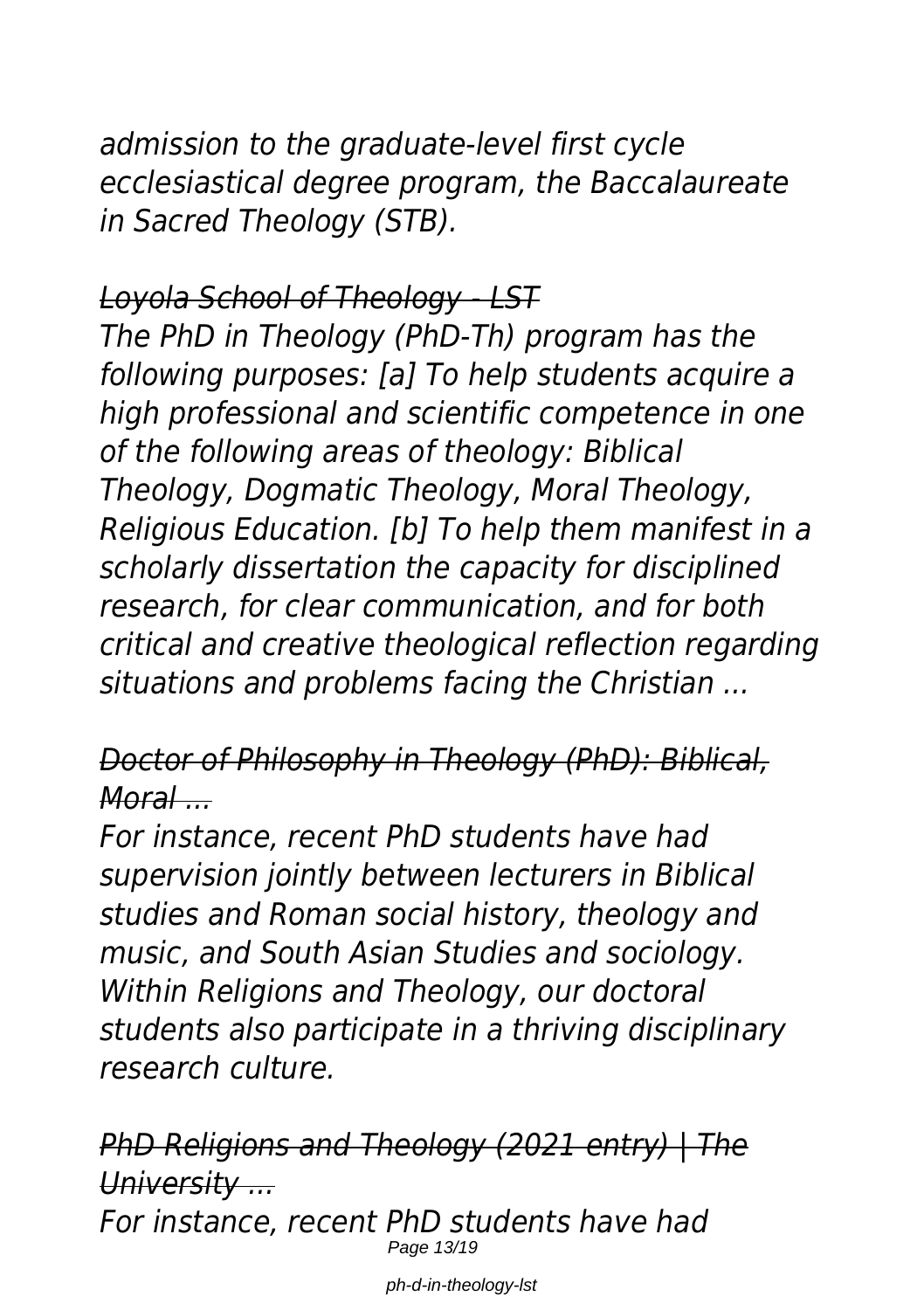*supervision jointly between lecturers in Biblical studies and Roman social history, theology and music, and South Asian Studies and sociology. Within Religions and Theology, our doctoral students also participate in a thriving disciplinary research culture.*

*PhD Religions and Theology - programme details (2021 entry ...*

*William earned his degree in medicine from Edinburgh University, an MA from London School of Theology and a PhD in theology from Edinburgh. His PhD researched an aspect of the Word-faith movement. He has written five books and several articles for academic journals.*

## *William Atkinson - LST*

*Ph D In Theology Lst The Theology and Ministry Program of the School of Humanities (LST) will offer intensive Saturday classes for our current MA in Theological Studies program with fields of specialization in Systematic Theology and Biblical Theology effective in the First Semester of Academic Year 2019-2020 (August to December Term).*

*Ph D In Theology Lst - ariabnb.com Ph.D. in Theology focus on the Old Testament, University of Bristol, United Kingdom Background* Page 14/19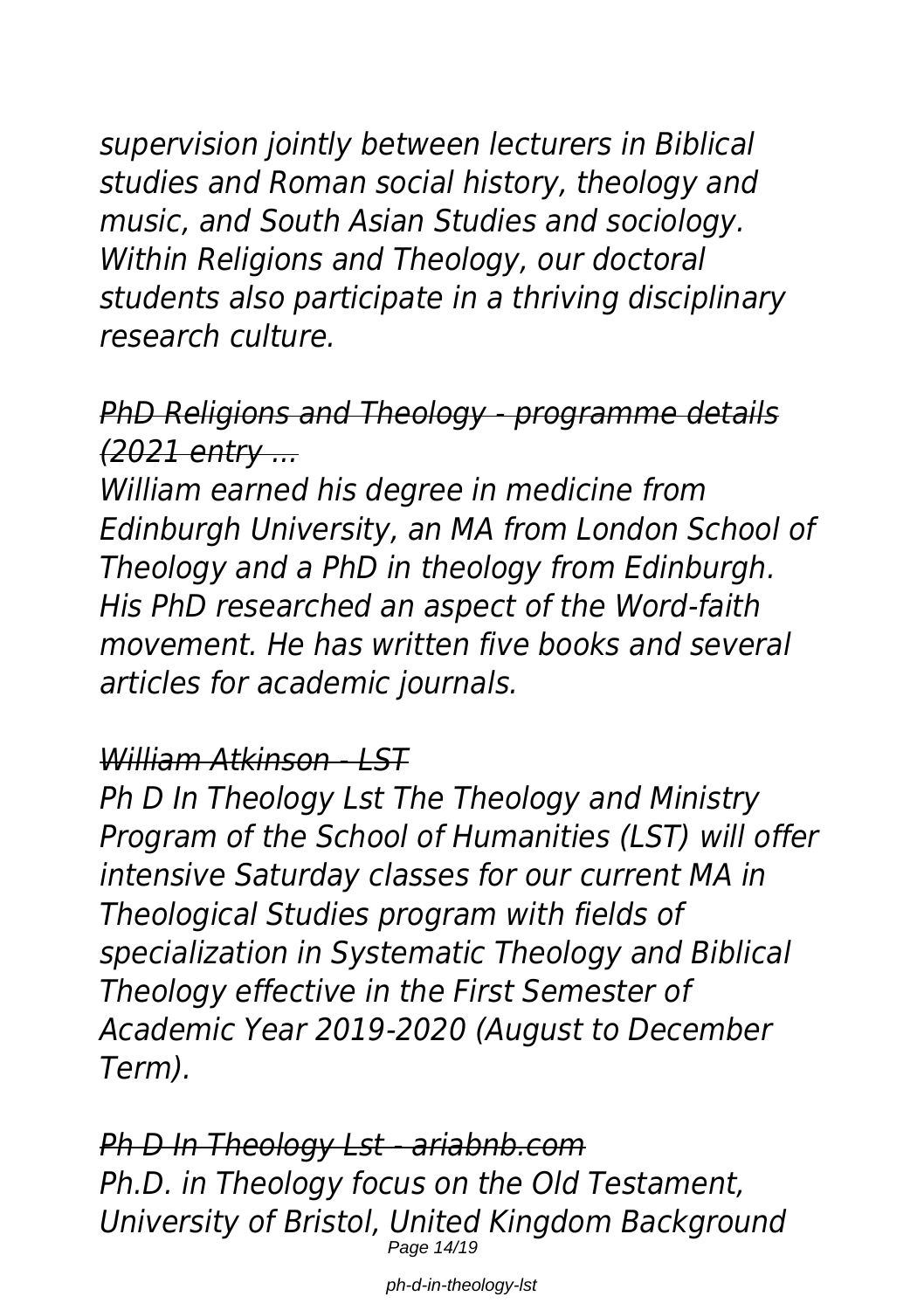*Rev. Dr. Federico Villanueva is presently the Publications Secretary of the Asia Theological Association (ATA) and the General Editor of the Asia Bible Commentary series (ABC), a multivolume commentary of each book of the Bible in the Asian context.*

# *FEDERICO G. VILLANUEVA, JR., Ph.D. – Loyola School of Theology*

*Baccalaureate in Sacred Theology, Loyola School of Theology, Manila (1996-2000) Master of Arts (2015); PhD (2017), Graduate School, Islamic State University Syarif Hidayatullah Jakarta, Indonesia. Background. Greg Soetomo SJ is from Indonesia, born in Purwokerto, Central Java, He joined the Society of Jesus in 1989.*

# *GREG SOETOMO S.J., Ph.D. – Loyola School of Theology*

*Loyola School of Theology is one of the seven (7) English-speaking faculties of theology in the world administered by the Society of Jesus and is the only one in the Jesuit Conference of Asia Pacific. ... Fr. Heru Prakosa, S.J., Ph.D. Courses. TMP 225.03/TMP 325.03. John Bandiola 2020-08-05T22:56:25+08:00. ... you to secure*

*donation portals ...*

*Fr. Heru Prakosa, S.J., Ph.D. – Loyola School of* Page 15/19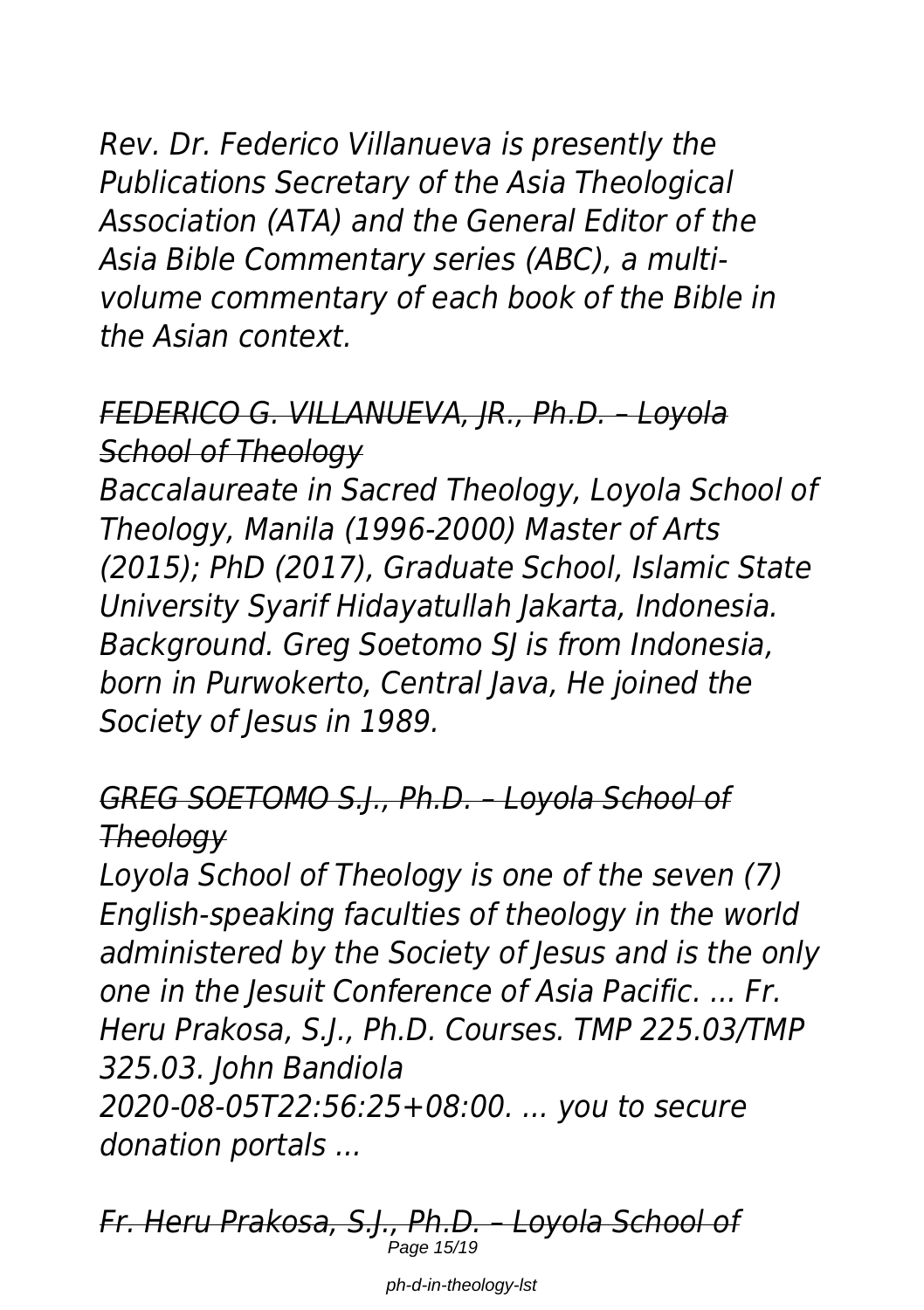### *Theology*

*LST Download Free Ph D In Theology Lst Ph D In Theology Lst The PhD in Theology (PhD-Th) program has the following purposes: [a] To help students acquire a high professional and scientific competence in one of the following areas of theology: Biblical Theology, Dogmatic Theology, Moral Theology, Religious Education. [b] To*

*PhD Religions and Theology (2021 entry) | The University ...*

*LST changed my life as a young theology student in the 1980s. It ignited a passion in me for the Kingdom of God and the mission of the Church. I encountered rigorous academic study of theology and powerful experiences of the Holy Spirit in worship and prayer.*

*PhD in the Faculty of Divinity — Faculty of Divinity*

*FEDERICO G. VILLANUEVA, JR., Ph.D. – Loyola School of Theology PhD - Doctor of Philosophy - LST*

*For the Theology & Counselling programme, the theology component of the programme can be studied online or in a combination of online and on campus modules. For the*

Page 16/19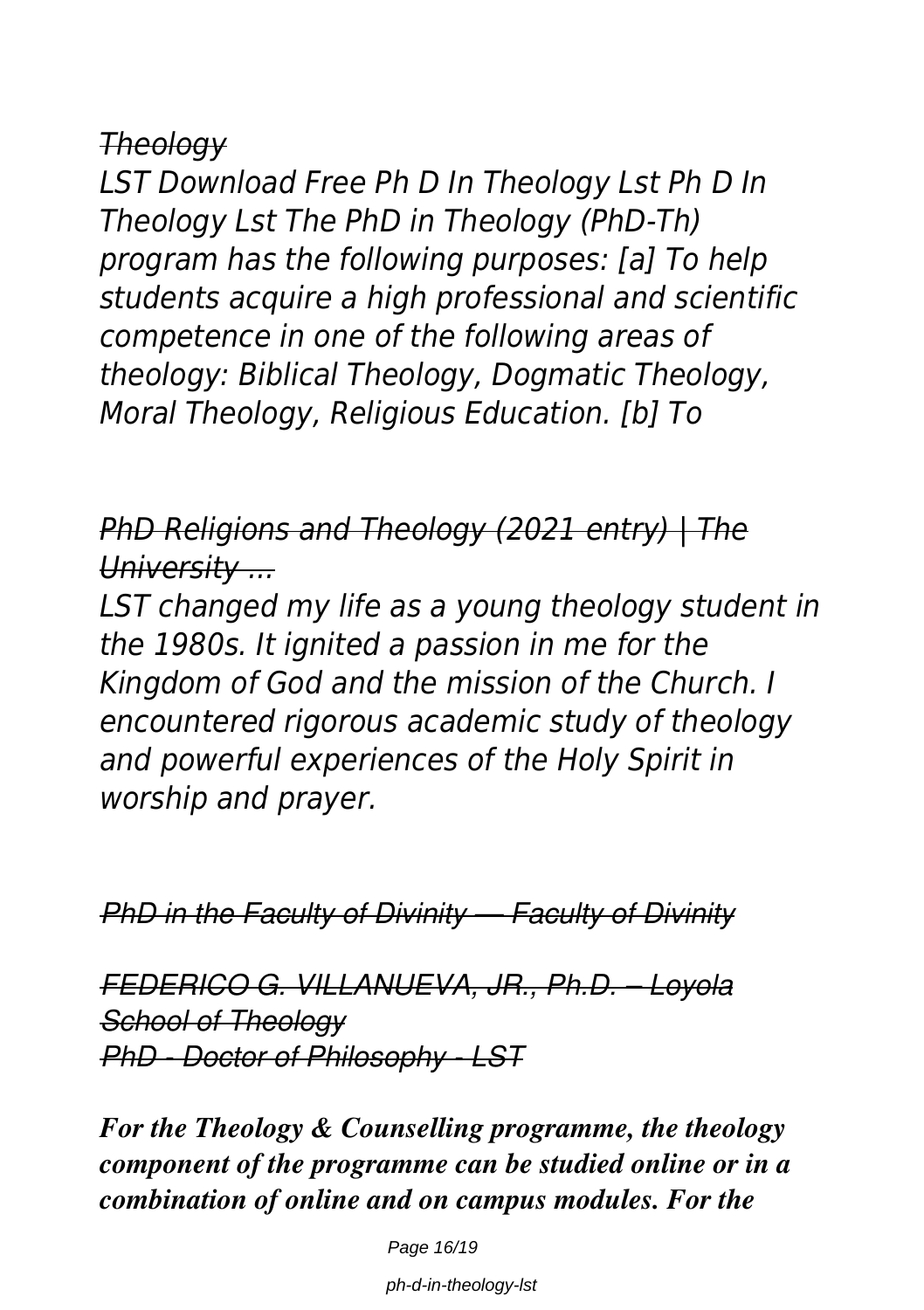*Theology, Music & Worship and Theology & Worship programmes, students can either study the theology component of the programme fully on campus, or fully online. LST*

*Baccalaureate in Sacred Theology, Loyola School of Theology, Manila (1996-2000) Master of Arts (2015); PhD (2017), Graduate School, Islamic State University Syarif Hidayatullah Jakarta, Indonesia. Background. Greg Soetomo SJ is from Indonesia, born in Purwokerto, Central Java, He joined the Society of Jesus in 1989.*

Areas of Research  $\frac{1}{s}$ 

Loyola School of Theology is one of the seven speaking faculties of theology in the world admi the Society of Jesus and is the only one in Conference of Asia Pacific. ... Fr. Heru Prakosa Courses. TMP 225.03/TMP 325.03. John 2020-08-05T22:56:25+08:00. ... you to secure portals

PhD Religions and Theology - programme details (2021) entry ...

Ph D In Theology Lst - ariabr

William earned his degree in medicine from Edinburgh University, an MA from London School of Theology and a PhD in theology from Edinburgh. His PhD researched an aspect of the Word-faith movement. He has written five books and several articles for academic journals.

Doctor of Philosophy in Theology (PhD): Biblical, Moral ... Page 17/19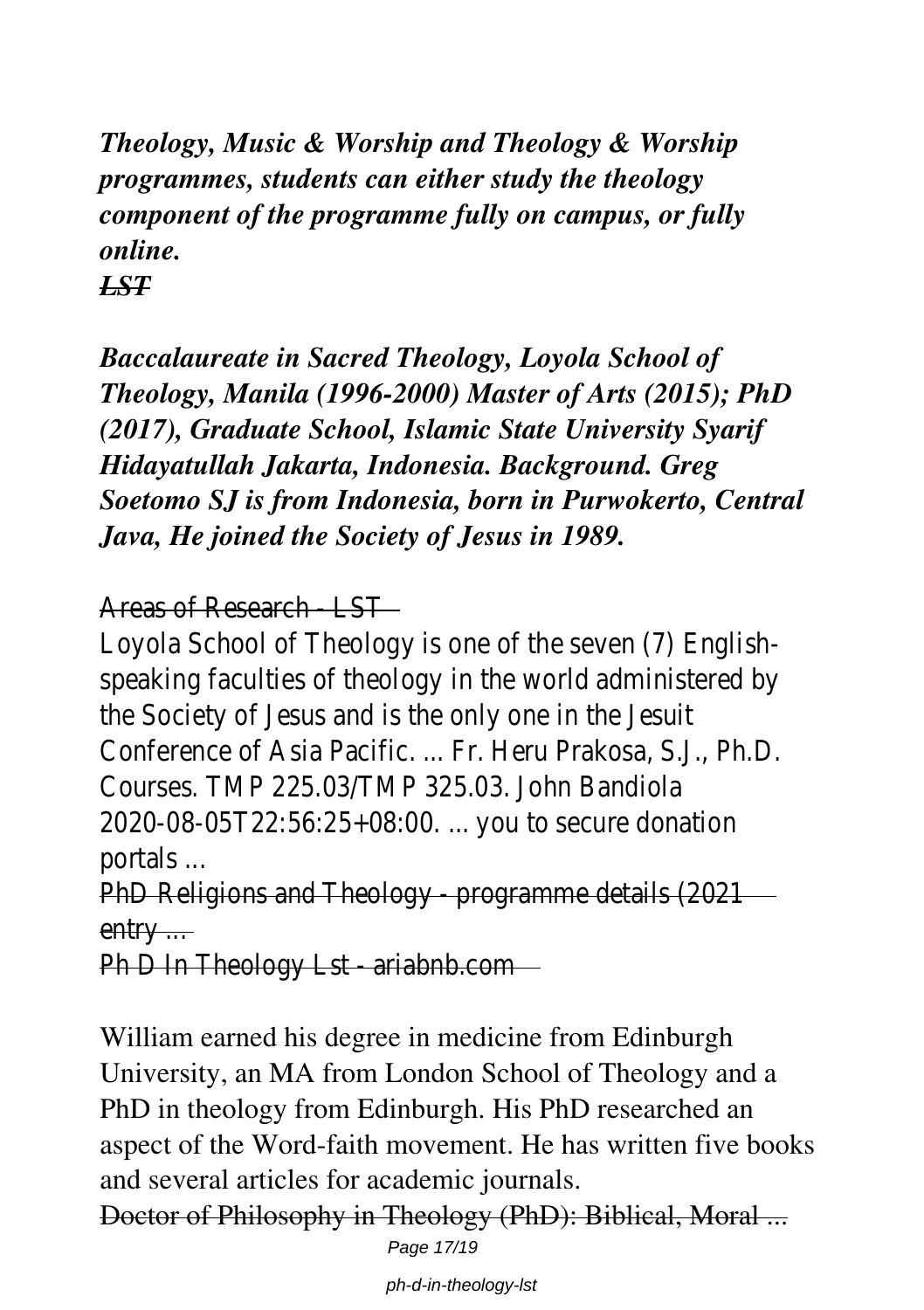For instance, recent PhD students have had supervision jointly between lecturers in Biblical studies and Roman social history, theology and music, and South Asian Studies and sociology. Within Religions and Theology, our doctoral students also participate in a thriving disciplinary research culture. Study Options

Criticism and theology of Mark, Luke-Acts, John, the Pauline letters, Hebrews and Revelation; Pauline theology; NT theology, especially God, Christology, pneumatology, ecclesiology, missiology; aspects of New Testament hermeneutics (e.g. the contribution of linguistics, use of the OT in the NT); historical Jesus studies; social-historical, sociological, narrative-criticial and theological ...

London School of Theology PhD Programmes Here at London School of Theology we believe research should be accessible, relevant and engaging. Undertaking doctoral research at London School of Theology provides you with the opportunity to be involved in research at the cutting edge of theological disciplines. GREG SOETOMO S.J., Ph.D. – Loyola School of **Theology** 

If you're interested in studying a Religious Studies & Theology degree in United Kingdom you can view all 23 PhDs. You can also read more about Religious Studies & Theology degrees in general, or about studying in United Kingdom. Many universities and colleges in United Kingdom offer English-taught PhD's degrees.

# Ph.D. in Theology focus on the Old Testament,

Page 18/19